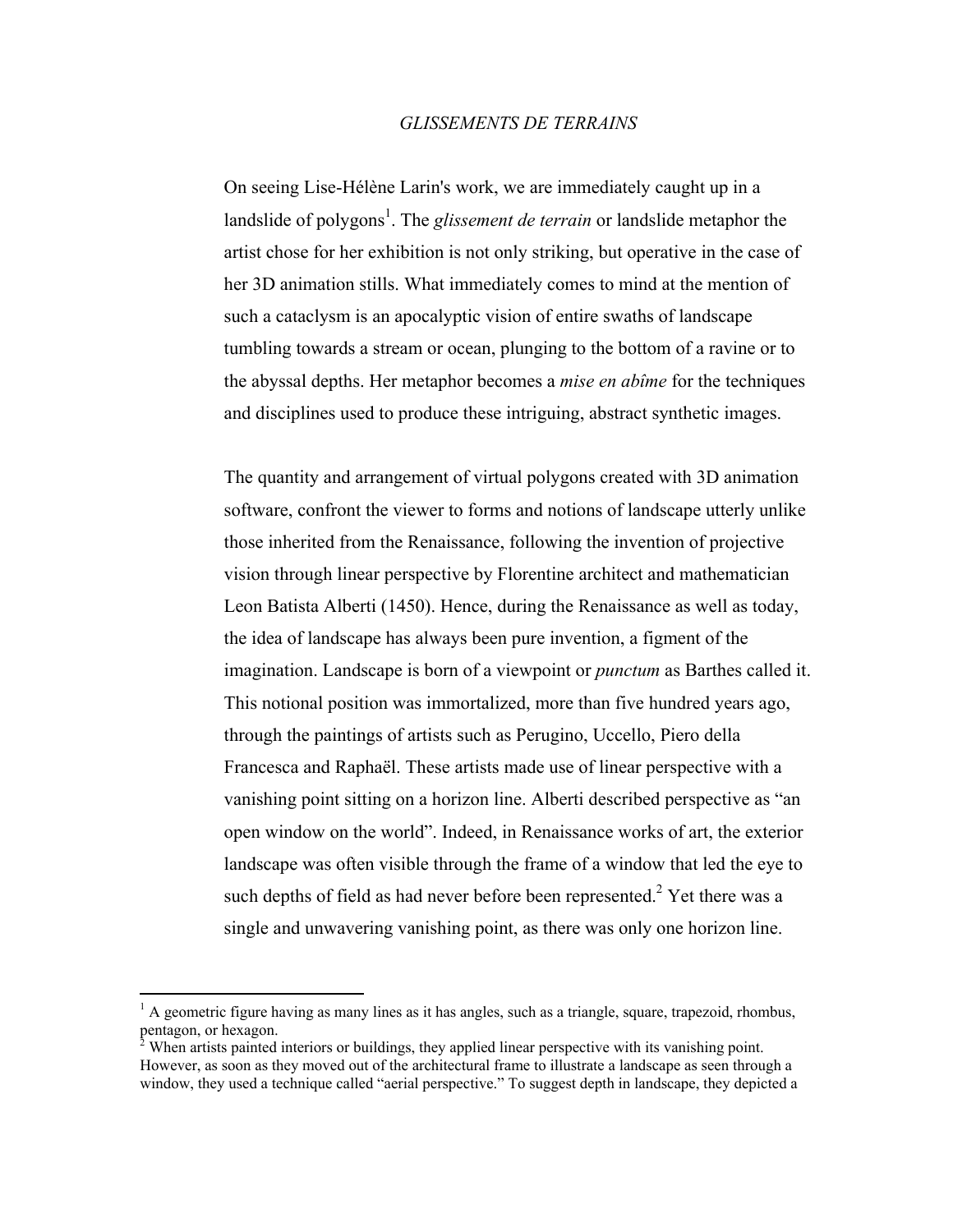With *Glissements de terrains*, the Albertian and Barthesian *punctum* disappears altogether. We are faced with a three-dimensional, abstract, moving landscape, whose viewpoint is located in the artist's eye, not in that of the viewer: the landscape exists in a state of perpetual motion that rotates on all sides. Evidently, the onlooker—accustomed to seeing through linear perspective—is confronted with a loss of landmarks, a loss of balance, as the very ground beneath our feet seems to slide towards the unfamiliar zone of the virtual abstract landscape.

The landslide represents a rich allegory that incites us to reflect on a new imagery and calls upon a transdisciplinarity that is at work in the stills, through "collaborations" between the arts, science (mathematical and computational languages) and technology. This cataclysm, this *telluric* upheaval inevitably calls to mind a different type of landscape and reality, a novel way of visualizing the image, an unexpected way of looking and seeing, but also a new technical and technological know-how for application systems and software, indeed even a new discipline.

The temporal and dimensional transformations are assembled by means of a series of calculations that simulate movement and the third dimension, sometimes through the evocation of a landscape (with a false horizon line) or of human organic matter, sometimes through the suggestion of a vibrant living cell as seen through a microscope. The identification process on which the viewer relies to recognize certain forms that construct the image and the semiotics of the work of art is a phenomenon known as perception/apperception, which calls upon our cognitive faculties. Although there are points of reference—for we must keep a few—we are nonetheless

succession of horizontal planes that went from deep tones and detailed contours for the closest planes to paler tones and less distinct shapes for the farthest planes.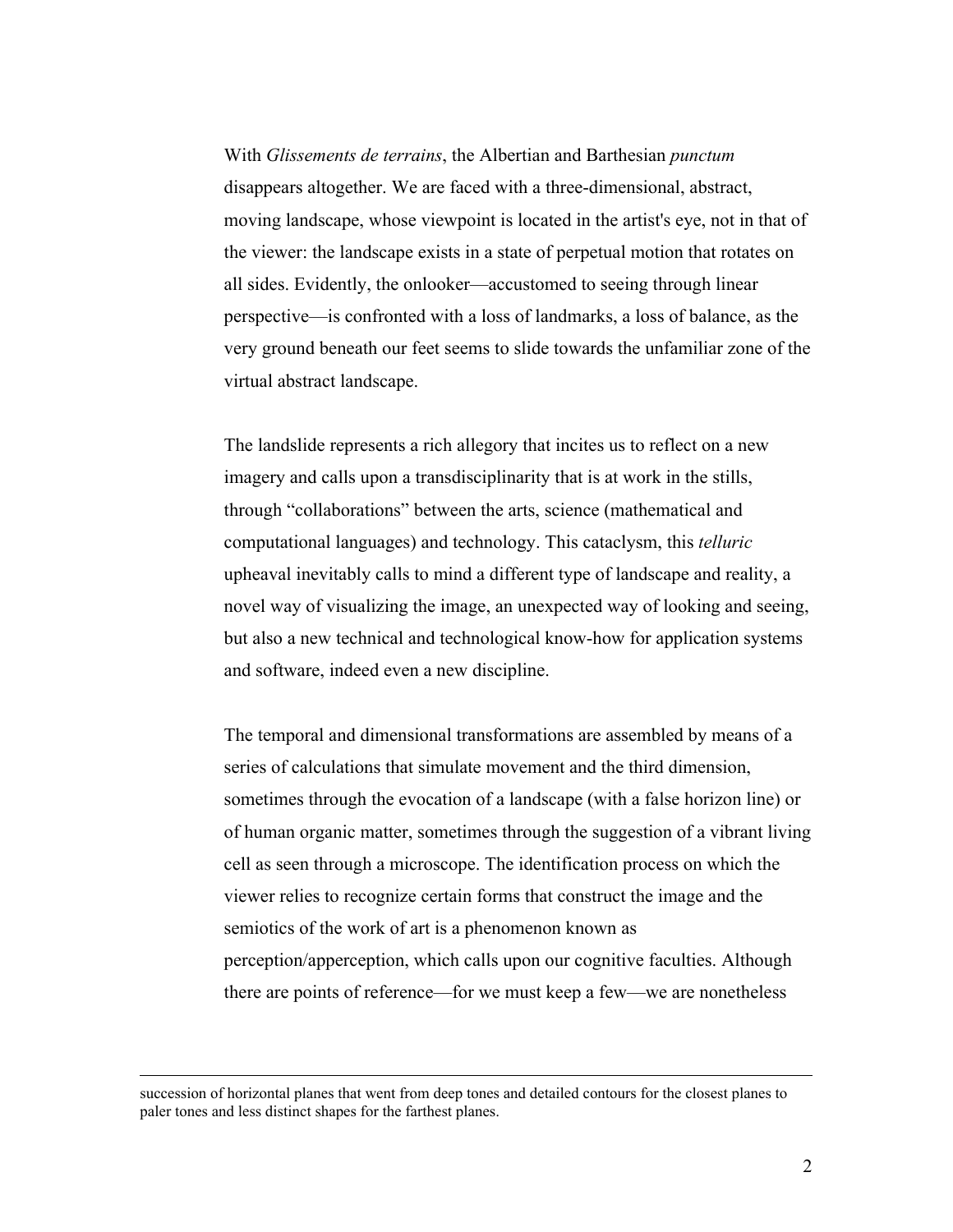confounded by the unconventional use of software, such as *Softimage* and *Photoshop*.

In these images, the artist does not apply 3D techniques with the aim of producing a "figurative" representation of reality in which for instance, virtual characters or avatars replace living actors, as we now often see in the movies. In Hollywood mega-productions, 3D animation is used to create mythical monsters and futuristic creatures as well as grandiose architectural structures and phantasmagorical panoramas that as yet, remain tied to the paradigm of Albertian perspective.<sup>3</sup> Working with the same elements, Larin is thus subverting the 3D animation process to invent a world that is not a representation of "reality," but rather evokes abstract virtual landscapes drawing the viewer into a place, a location, a site, an atmosphere, another dimension that as yet, has not been fully explored.

The techniques of 3D film animation are "distorted" then integrated by the artist to achieve different ends, but that does not prevent her from exercising an implacable rigour in her calculations in order to generate her animations within their particular environment. For this exhibition however, Lise-Hélène Larin has chosen to present her 3D animations as "simulated photographs". We shall call them *3D stills*, calling to mind ever so furtively and on a completely different level the "film stills" of Cindy Sherman. Unlike Sherman's "film stills," Larin's *3D stills* capture the idea of movement, despite the static character or fixedness of the images. This is due to the depth of field produced by the simulated effect of the third dimension. In fact, these "simulated photographs" allow us to make out in greater detail the complexity of each level contained in the animation. And of course, the images

 <sup>3</sup> Examples include *Shrek I* and *II*, the *Harry Potter* and *Lord of the Rings* series, and more recently *The Polar Express,* which integrates a 3D animation of actor Tom Hanks. In *The Immortals*, by comic-book author Enki Bilal, real and digital actors, always designed on the basis of Albertian perspective, "perform" alongside one another as the story unfolds.